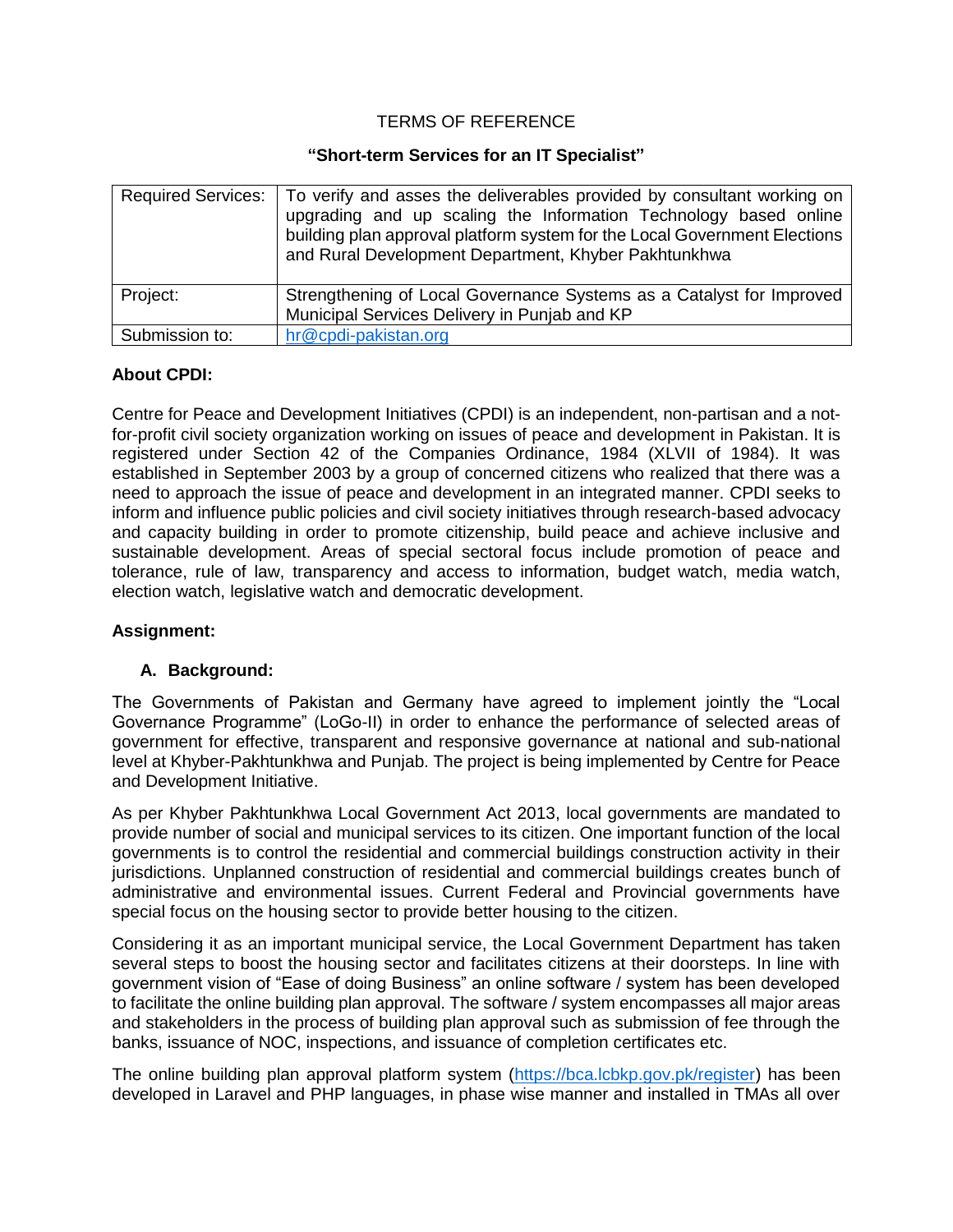the KP. So far, around 4000 building plan approval applications have been received and approved accordingly through this system. However, software / system requires massive upgradation and upscaling as with the increase of use and involvement of numerous other stakeholders such as local area authorities etc.; the system has shown several deficiencies. CPDI has taken services of an independent consultant to improve this system as per requirement of Local Government Elections and Rural Development Department (LGERDD), Khyber Pakhtunkhwa.

# **B. Purpose:**

The overall purpose of this assignment is to verify and assess deliverables provided by the consultant for upgrading and upscaling the already developed Information Technology based online building plan approval system for the Local Government Elections and Rural Development Department (LGERDD), Khyber Pakhtunkhwa. The deliverables that are to be assessed are broadly around improvements and development of dashboard, database systems for auto generation of reports and data analysis with graphical representations, application tracking functions, integration with banks and other departments, reporting system by citizen, optimization of the platform and using best practice User Interface (UI) and User Experience (UX) practices etc. for 132 TMAs in KP.

# **C. Scope of work:**

The detail of the scope of this short-term assignment is given as under: -

- 1. To evaluate and assess on the Public Dashboard for information of public to create investment opportunities with the consultation of Tehsil Municipal Administrations, Local Area and Peshawar Development Authorities and customized forms prepared by already hired consultant.
- 2. To assess databases of 132 TMAs and table of registered Architects that would be searchable / filterable, prepared by contracted consultant.
- 3. To assess options to generate following standard reports created by the contracted consultant: -
	- Revenue Generation Report
	- District wise report of Building Plan Approvals
	- Month wise Building Approval Graph for 132 TMAs
	- Ensure Issuance of NOC of Building Plan Approval subject to the payment of Challan in Bank.
	- Monthly report regarding Architect Approvals granted.
- 4. To assess and verify download to PDF & Download to CSV Options for Reports/Data.
- 5. To assess graphical representation of data on the dashboards of Admin and Regional Municipal Officers (RMOs). Use bar charts, pie charts or other graphs as required, developed by consultant. The developed system will ensure: -
	- creation graphs and charts
	- discussion with the IT cell of the LGERDD and get feedback and finalization of graphs and charts and the dashboard
	- presentation of changes to the department and testing of the system for department feedback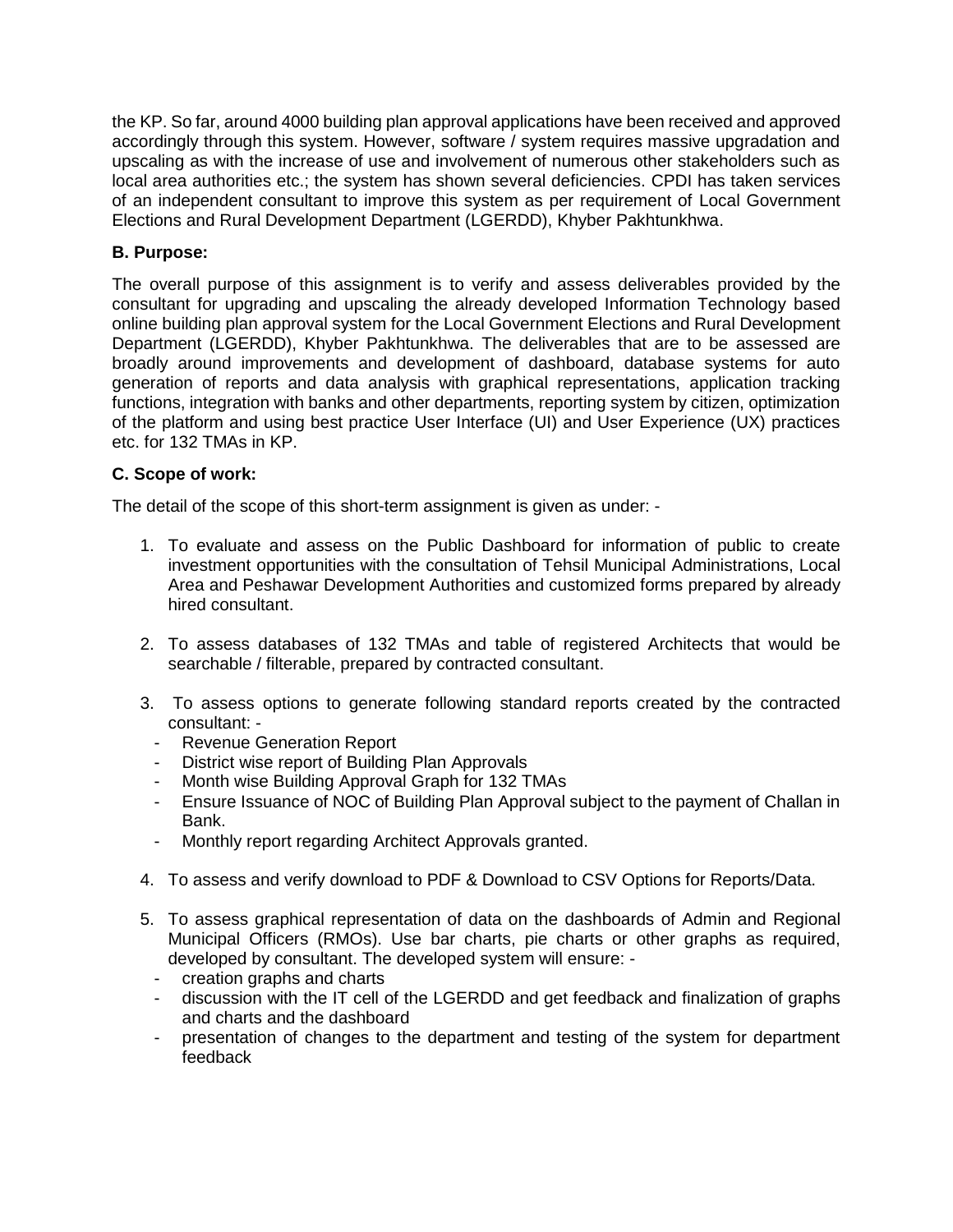- 6. To assess application of tracking function for the applicant through his user login so that he may know the status of his application including: -
	- Analysis, design and develop the application tracking function
		- To assess integration of Building Plan Approval with Banks that would banks requirements for mortgage policy and procedure of TMA/LAAs (Local Area Authority) to respond effectively on online module for interaction of banks with local government department for the verification of documents.
- 7. To assess and verify online module for interaction of banks with local government department for the verification of documents, developed by the consultant.
- 8. To assess integration of Private Housing Societies Module with the Building Plan Approval System, developed by on-board consultant. The integration will include: -
	- analysis of TMAs / LAAs for the issuance of NOC to the Housing Societies.
	- module for the issuance of NOC and Integration of the module with TMA/LAAs
	- integration with other Departments like Agriculture, Environmental Protection Agency
	- implementation of the Module and run the testing
- 9. To assess and evaluate module where citizen can report construction & housing societies with pictorial and geo-referenced evidence, developed by the hired consultant. These reports can then be verified by the department.
- 10. To verify improvements in the code structure and navigation by optimizing the platform and using best practice UI/UX practices.

### **D. Required Competencies:**

The consultant should at least have:

- A master's degree in Computer Sciences in relevant discipline from a reputable institution
- The consultant should have at least 5 years' experience in the field of Information Technology and evaluating deliverables provided by IT professionals.
- Experience of evaluating and providing inputs to IT based systems (Minimum 03 systems should be evaluated)
- Experience of using different software like Laravel and PHP, JAVA etc.

### **E. Reporting:**

The consultant will be directly reporting to Project Manager CPDI LoGo-II Programme.

#### **H. Timeframe of the consultancy:**

The services of consultant will be for 10 woman/man working days extending from *15th March, 2022 till 31st May, 2022.*

### **I. Selection criteria:**

Assignment related rich experience and most cost effective.